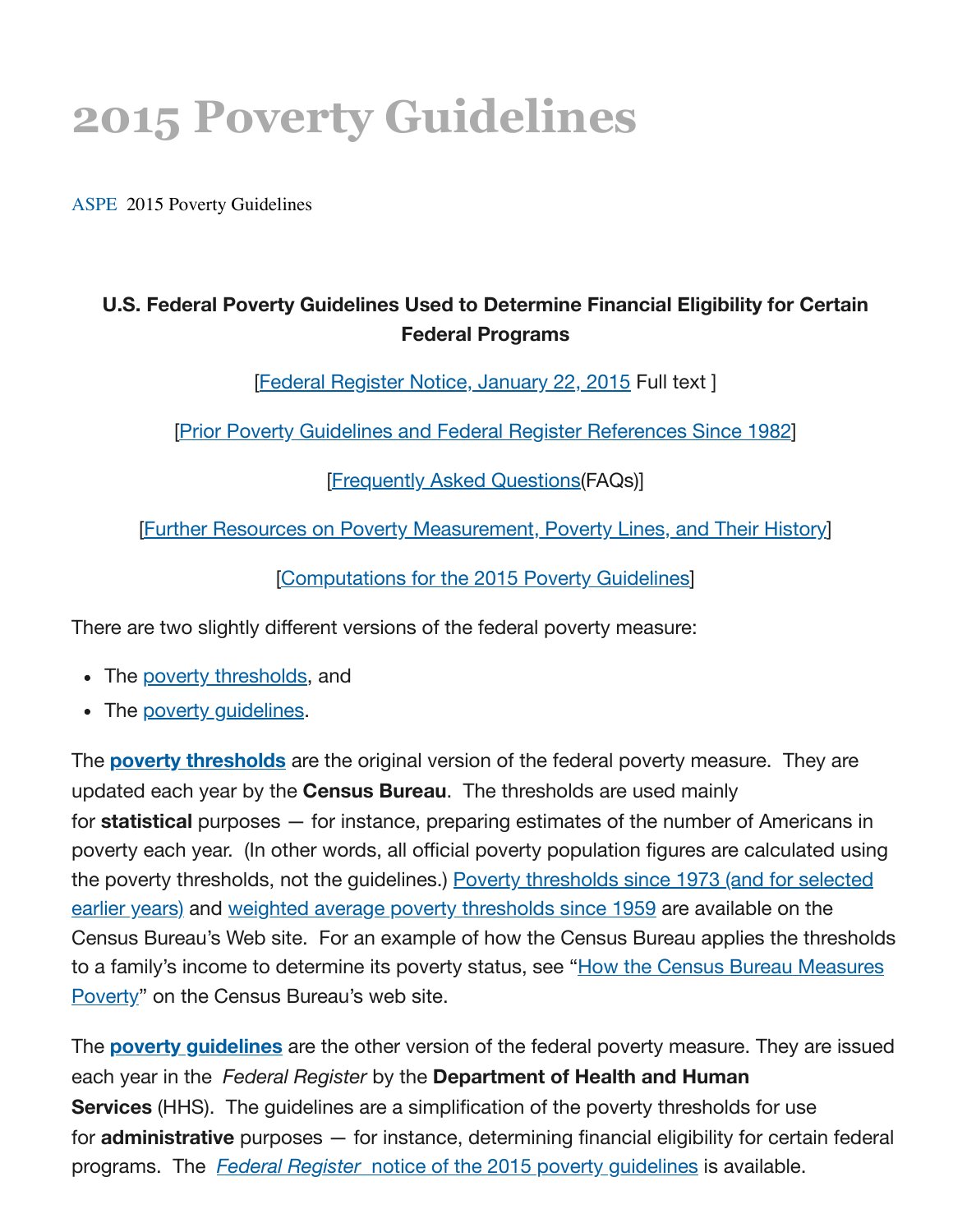The poverty guidelines are sometimes loosely referred to as the "federal poverty level" (FPL), but that phrase is ambiguous and should be avoided, especially in situations (e.g., legislative or administrative) where precision is important.

Key differences between poverty thresholds and poverty guidelines are outlined in a table under [Frequently](https://www.aspe.hhs.gov/frequently-asked-questions-related-poverty-guidelines-and-poverty#differences) Asked Questions (FAQs). See also the [discussion](http://www.irp.wisc.edu/faqs/faq1.htm) of this topic on the Institute for Research on Poverty's web site.

The following figures are the 2015 HHS poverty guidelines which are scheduled to be published in the *Federal Register* on January 22, 2015. (Additional information will be posted after the guidelines are published.)

### **2015 POVERTY GUIDELINES FOR THE 48 CONTIGUOUS STATES AND THE DISTRICT OF COLUMBIA**

| Persons in family/household                                                               | <b>Poverty guideline</b> |
|-------------------------------------------------------------------------------------------|--------------------------|
| 1                                                                                         | \$11,770                 |
| $\overline{2}$                                                                            | \$15,930                 |
| 3                                                                                         | \$20,090                 |
| 4                                                                                         | \$24,250                 |
| 5                                                                                         | \$28,410                 |
| 6                                                                                         | \$32,570                 |
| $\overline{7}$                                                                            | \$36,730                 |
| 8                                                                                         | \$40,890                 |
| For families/households with more than 8 persons, add \$4,160 for each additional person. |                          |

#### **2015 POVERTY GUIDELINES FOR ALASKA**

| <b>Poverty guideline</b> |
|--------------------------|
|                          |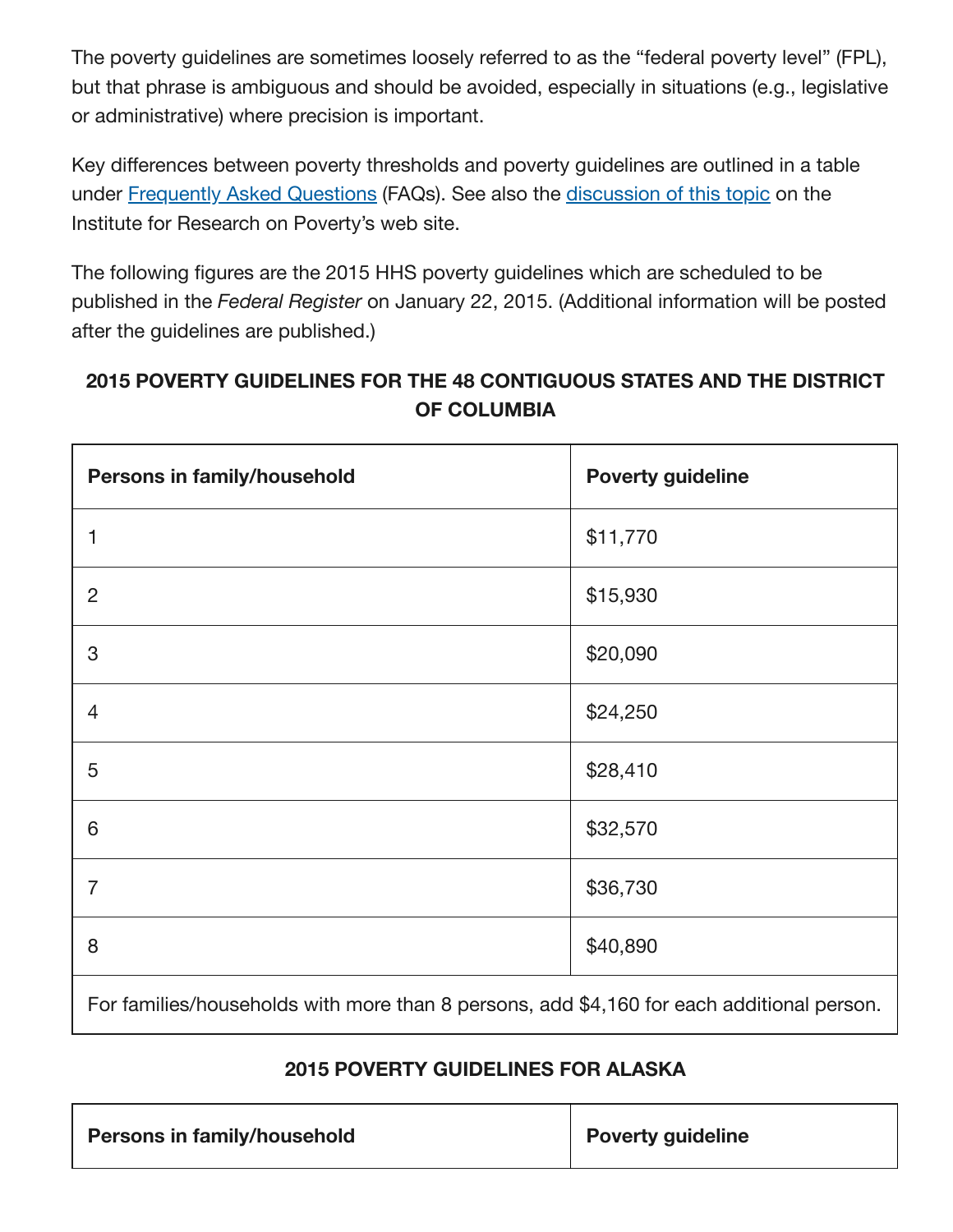| Persons in family/household                                                               | <b>Poverty guideline</b> |
|-------------------------------------------------------------------------------------------|--------------------------|
|                                                                                           | \$14,720                 |
| $\overline{2}$                                                                            | \$19,920                 |
| 3                                                                                         | \$25,120                 |
| 4                                                                                         | \$30,320                 |
| 5                                                                                         | \$35,520                 |
| 6                                                                                         | \$40,720                 |
| $\overline{7}$                                                                            | \$45,920                 |
| 8                                                                                         | \$51,120                 |
| For families/households with more than 8 persons, add \$5,200 for each additional person. |                          |

## **POVERTY GUIDELINES FOR HAWAII**

| Persons in family/household | <b>Poverty guideline</b> |
|-----------------------------|--------------------------|
|                             | \$13,550                 |
| 2                           | \$18,330                 |
| 3                           | \$23,110                 |
| 4                           | \$27,890                 |
| 5                           | \$32,670                 |
| 6                           | \$37,450                 |

For families/households with more than 8 persons, add \$4,780 for each additional person.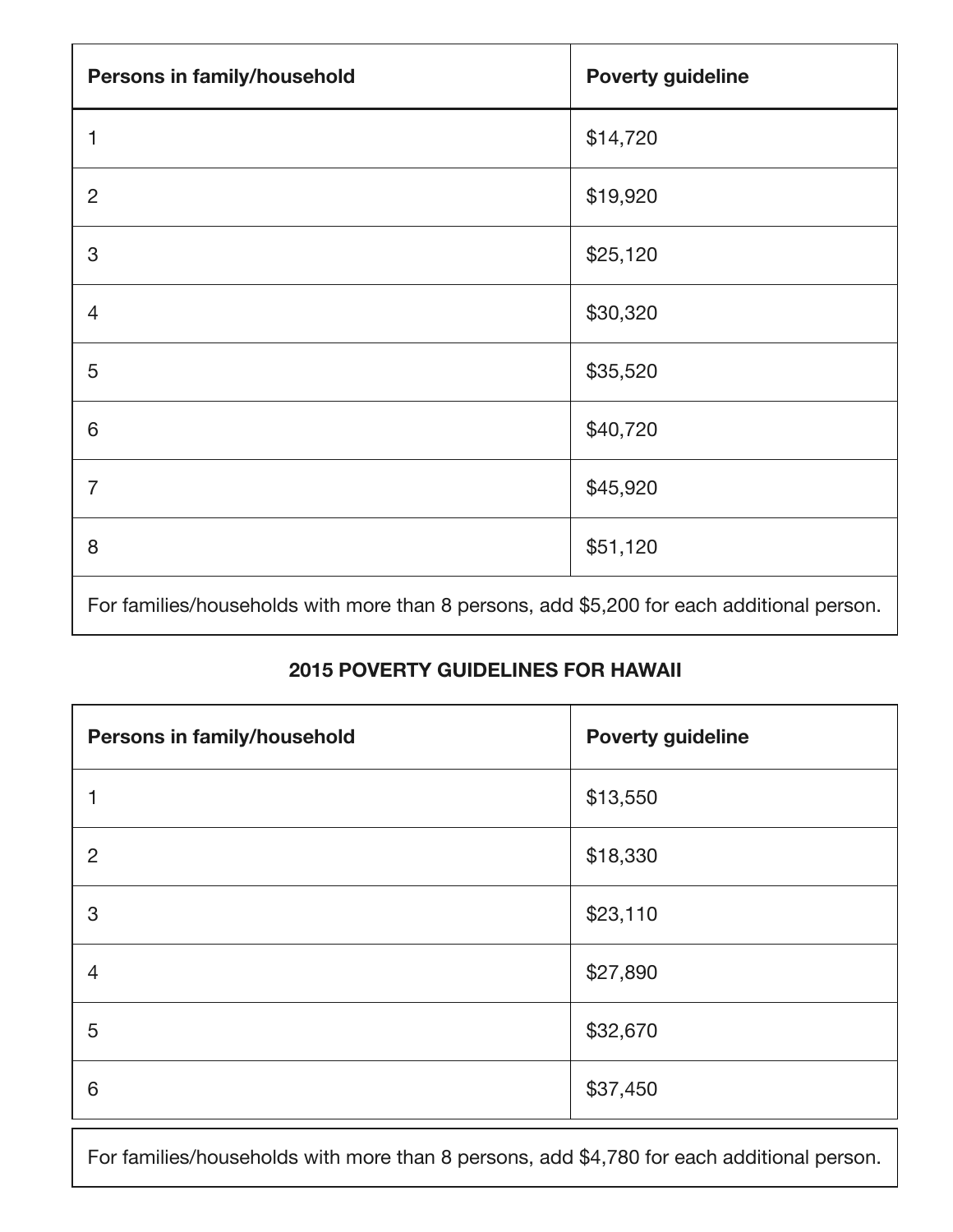| Persons in family/household                                                               | <b>Poverty guideline</b> |
|-------------------------------------------------------------------------------------------|--------------------------|
|                                                                                           | \$42,230                 |
| 8                                                                                         | \$47,010                 |
| For families/households with more than 8 persons, add \$4,780 for each additional person. |                          |

The separate poverty guidelines for Alaska and Hawaii reflect Office of Economic Opportunity administrative practice beginning in the 1966-1970 period. Note that the poverty thresholds — the original version of the poverty measure — have never had separate figures for Alaska and Hawaii. The poverty guidelines are not defined for Puerto Rico, the U.S. Virgin Islands, American Samoa, Guam, the Republic of the Marshall Islands, the Federated States of Micronesia, the Commonwealth of the Northern Mariana Islands, and Palau. In cases in which a Federal program using the poverty guidelines serves any of those jurisdictions, the Federal office which administers the program is responsible for deciding whether to use the contiguous-states-and-D.C. guidelines for those jurisdictions or to follow some other procedure.

The poverty guidelines apply to both aged and non-aged units. The guidelines have never had an aged/non-aged distinction; only the Census Bureau (statistical) poverty thresholds have separate figures for aged and non-aged one-person and two-person units.

Programs using the guidelines (or percentage multiples of the guidelines — for instance, 125 percent or 185 percent of the guidelines) in determining eligibility include Head Start, the Supplemental Nutition Assistance Program (SNAP), the National School Lunch Program, the Low-Income Home Energy Assistance Program, and the Children's Health Insurance Program. Note that in general, cash public assistance programs (Temporary Assistance for Needy Families and Supplemental Security Income) do NOT use the poverty guidelines in determining eligibility. The Earned Income Tax Credit program also does NOT use the poverty guidelines to determine eligibility. For a more detailed list of programs that do and don't use the guidelines, see the **[Frequently](https://www.aspe.hhs.gov/frequently-asked-questions-related-poverty-guidelines-and-poverty#programs) Asked Questions** (FAQs).

The poverty guidelines (unlike the poverty thresholds) are designated by the year in which they are issued. For instance, the guidelines issued in January 2015 are designated the 2015 poverty guidelines. However, the 2015 HHS poverty guidelines only reflect price changes through calendar year 2014; accordingly, they are approximately equal to the Census Bureau poverty thresholds for calendar year 2014. (The 2014 thresholds are expected to be issued in